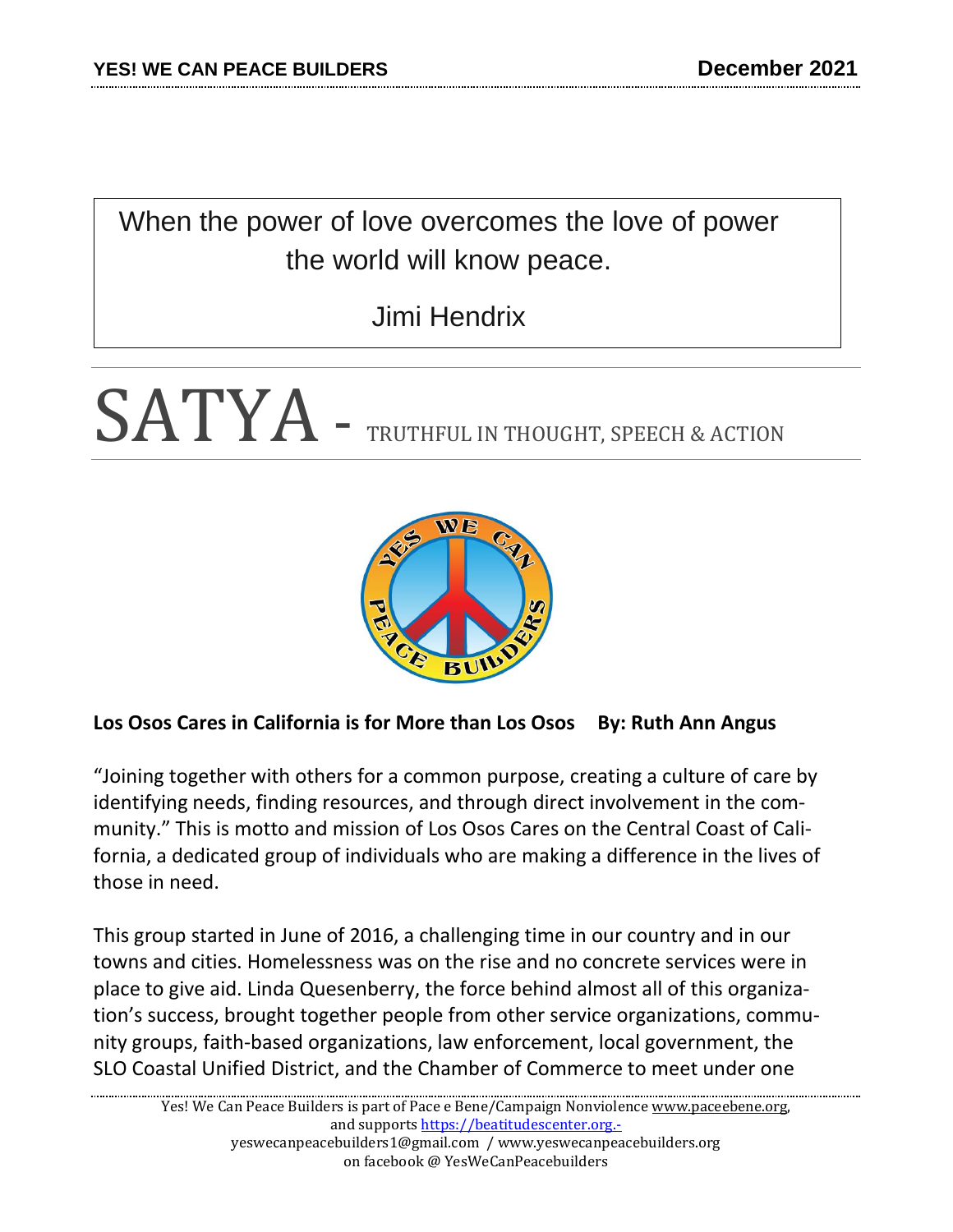#### **YES! WE CAN PEACE BUILDERS December 2021**

roof together in a room to discuss how to tackle the enormous problem of economic injustice that prevailed. To this day these groups meet bi-monthly on the third Thursday of the month at 9 A.M. at the South Bay Community Center in Los Osos, California. Topics at the meeting reflect the needs of the community, such as poverty, health, homelessness, resources, affordable activities for youth and seniors and transportation.

Before long, a resource center was established that serves families and adults. Bilingual staff members were brought in, and a Resource Guide was developed. The guide gives contact information for local services available to help such as the locations of food distribution sites, family and child advocacy and prenatal health, domestic violence resources. Employment and workforce development. Legal assistance, immigration services, housing and shelter services, medical services, senior services, transportation, utility assistance and Veterans' aid.

Every Thursday night a free community dinner is served at the South Bay Community Center in Los Osos, California from 5 P.M. to 6 P.M. During inclement weather, a warming center is available for individuals who need a place to sleep. Laundry Love is a free laundry service in Morro Bay, Califorjnia on the third Wednesday of the month, and Los Osos Cares collaborates with Estero Bay Womenade that helps community members with emergency funding for their needs.



Los Osos Cares is not just for the Los Osos community but is also active serving residents in Morro Bay and Cayucos, California. The Los Osos Community Resource Center is located at Sunnyside School Room 18 in Los Osos, California and can be reached by phone at 805 592-2701 or email at [www.LosOsosCares.com.](http://www.losososcares.com/) For those of you who read this newsletter across the country – Los Osos Cares is something you can do too for your community! Why not give it a try?

## **We Want to Hear from You!**

We are hoping to expand this newsletter, but we need your help. Is there a topic you would like to have covered? Are you part of an organization or group that is doing humanitarian work others might like to know about? Has an issue come up that you would like to explore? Are you interested in hearing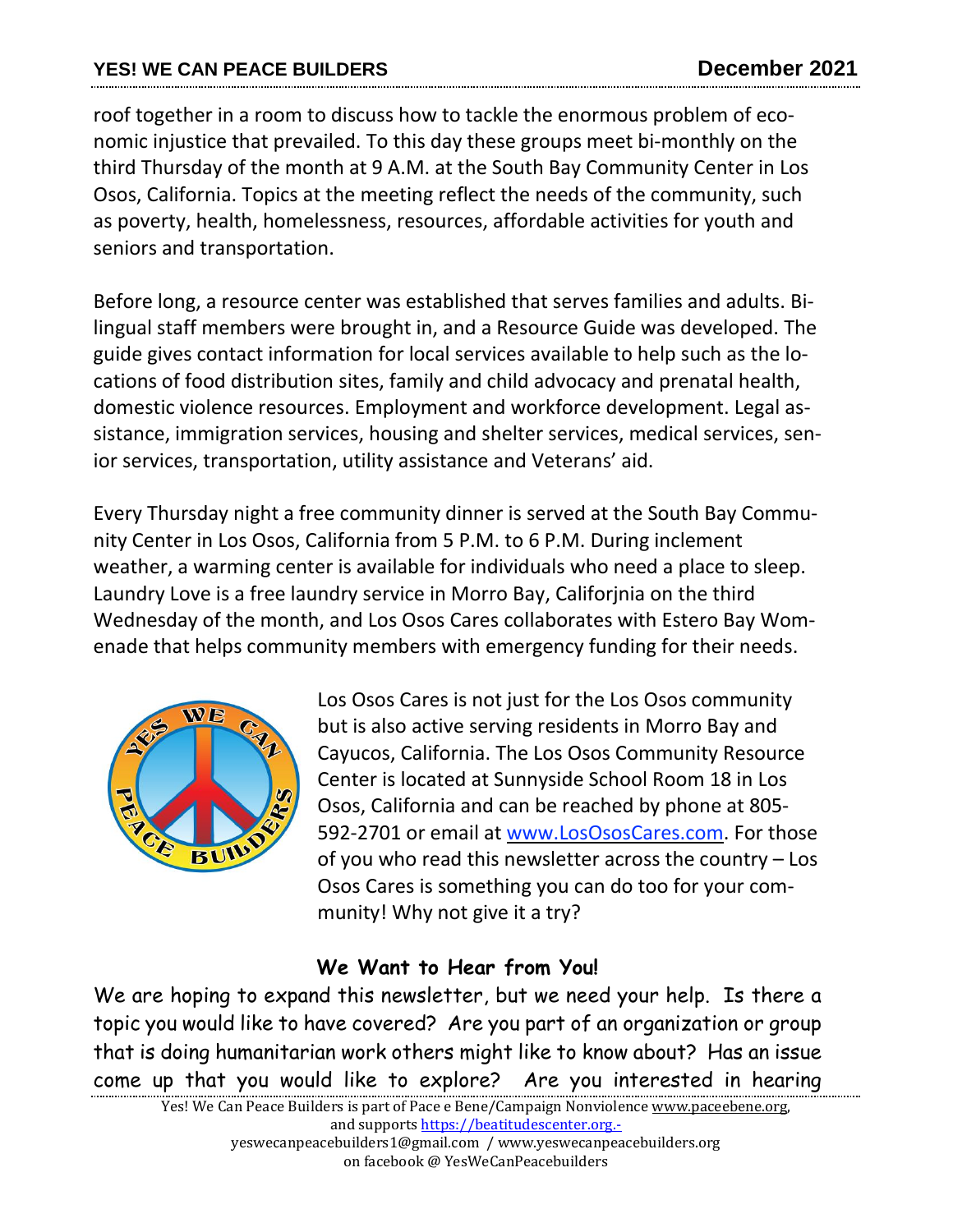conflicting viewpoints on a topic? What experiences have you had with sharing. promoting, working for nonviolence? If you can answer yes to any of these questions then please submit them or an article you would like to share via email to:

yeswecanpeacebuilders1@gmail.com.

## **Peace on Earth By: Paula Hulet**

I have friends who own a wine shop/bar in town, In addition to a great, reasonably priced wine selection and tasty tapas, they have developed a reputation for interesting window displays, especially at Halloween and Christmas. This year their Christmas display will feature Christmas past, present and future. Christmas Past has two skeletons dressed as pirates turned to elves. Christmas Present will have Santa and wrapped packages. Christmas Future will be stars twinkling in a "night sky" around the words Peace On Earth. Peace On Earth. Not Happy Holidays or Merry Christmas. Peace On Earth!

Peace on earth is something we humans have desired for centuries. Unfortunately, our efforts at building lasting peace have resulted in a dissolving of treaties due to greed and corruption on the part of some and a determination to no longer be oppressed or guided by outsiders on the part of others.

In an effort to understand how we go about making peace, I decided to make a list, (as this is the season of making lists). One list is of those things that might actually lead to peace. A second is the things we do which we think lead to peace but in fact do not. To my dismay, the latter list is longer than the former.

Is peace obtained when stakeholders/stock dividends and year-end earnings are more important than living wages for employees, quality products, and fair pricing? Is peace realized when gangs extort and use the people they claim to protect? Is a lasting peace possible when guns and weapons and armies are deployed? Is peace a reality when political leaders are motivated by bribes and special interest groups rather than working for the good of the people they claim to serve? Is peace a lived value when religious leaders extol the virtues of faithful discipleship even if part of the flock is treated as less than, while waging a "holy" war against those with differing religious beliefs? Is peace possible if education, job opportunities and medical care are doled out based on ethnicity or caste?

on facebook @ YesWeCanPeacebuilders